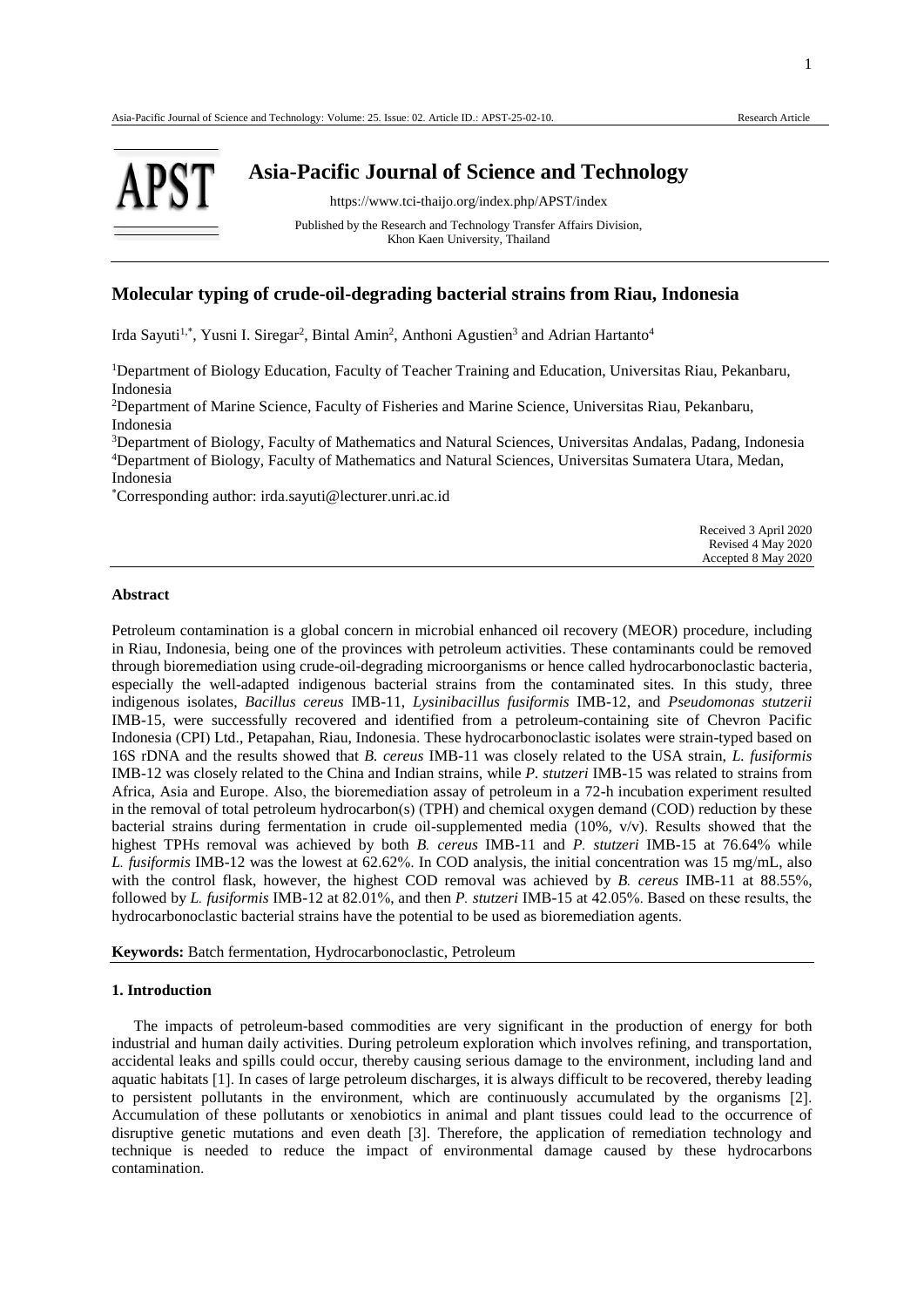Microbial bioremediation is a technique which involves the integration of microorganisms to detoxify and degrade target pollutants, and converting them into less harmful or safer products. It is considered as an ecofriendly and cost-effective method due to its reusability. The methods might vary based on the indigenous microorganisms (natural attenuation) to the exogenous application of large-inoculum biodegradative microbes (bioaugmentation), to accelerate the elimination of these petroleum products and other contaminants [4]. Biodegradation by the indigenous microorganisms is an indication of natural conversion of the petroleum contaminants into harmless compounds [5].

Crude-oil-degrading or hydrocarbonoclastic bacteria in petroleum-contaminated environment, are well adapted to the stress of contaminants due to its compatible enzymatic and genetic elements. Also, these indigenous hydrocarbonoclastic bacteria are regarded as potential bioremediation agents in the treatment of oil pollutants. Research are still very much in progress on the effective application technique of this group of bacteria and the biological characteristics. In addition, the development of bacterial remediation technology has attracted considerable attentions from researchers in the natural or oil-leakage sites [6].

Petroleum-contaminated sites have been found as potential sources of novel indigenous hydrocarbondegrading microorganisms. Also, a diverse group of bacteria, within the genera of newly reported strains, *Bacillus, Pseudomonas,* and *Serratia,* have been evaluated to be an effective hydrocarbon bioremediation agents and regarded as natural producers of biosurfactant which could be applied *in situ* or *ex situ* [7-10]. Additionally, there are limited studies on indigenous hydrocarbon-degrading bacteria from Riau Province, Indonesia, despite being one of regions rich in petroleum and natural gas industries.

This study reported an assemblage of culturable hydrocarbonoclastic bacteria recovered from a petroleumcontaining site of Chevron Pacific Indonesia, Ltd., as one of the intensive petroleum industry located in Riau, Indonesia, identified as members of *Bacillus, Lysinibacillus,* and *Pseudomonas*. In addition, the molecular strain information of these isolates were conducted based on bioinformatics analyses followed with the initial testing of its hydrocarbon-degrading performances in batch fermentation. However, it expected that the results are subjected to further investigation regarding its biological phenomenon and optimization in the laboratory.

# **2. Materials and methods**

#### *2.1 Isolation of hydrocarbonoclastic bacteria*

The hydrocarbon-degrading bacteria were isolated from enriched petroleum samples from the waste tanks of Chevron Pacific Indonesia, Ltd., Riau, Indonesia. The petroleum samples (2%, v/v) were enriched with Basal Mineral Salt Medium containing  $(w/v)$ : 5 g CaCO<sub>3</sub>, 2.5 g NH<sub>4</sub>NO<sub>3</sub>, 1 g Na<sub>2</sub>HPO<sub>4</sub>, 0.5 g KH<sub>2</sub>PO<sub>4</sub>, 0.5 g  $MgSO<sub>4</sub>7H<sub>2</sub>O$ , 0.2 g MnCl<sub>2</sub>.7H<sub>2</sub>O in 1,000 mL of distilled water. The samples were stirred at 120 rpm for 7 d at 25-28 °C. Then, the aliquot of samples were diluted at concentration of  $10<sup>6</sup>$  and spread on top of Stone Mineral Salt Agar (SMSA) medium with same composition of minerals with additional 10% (v/v) crude oil and 15 g agar (w/v) in 1,000 mL of distilled water. All these are incubated at 25-28  $\degree$ C for 5 d, after which three bacterial isolates with distinct morphologies were purified into Nutrient Agar (NA) as stock cultures. These were designated as isolates IMB-11, IMB-12, and IMB-15 and later identified on the basis of 16S rDNA.

#### *2.2 Identification of hydrocarbonoclastic bacteria*

The Wizard® Genomic DNA Purification Kit Protocol and GoTaq® Green Master Mix Protocol from Promega Corp., USA, were used for the genomic extraction of bacterial isolates and 16S rDNA amplification. The PCR reaction was performed in a 50 µL solution with 10 pmol of 63f (5'-AGAGTTTGATC(A/C)TGGCT CAG-3') and 1387r (5' GG(C/T)TACCTTGTTACGACTT-3') solution, 25 µL GoTaq® Green solution, 3 µL DNA template (10 ng/ $\mu$ L) solution, and 20  $\mu$ L nuclease free water (NFW). The PCR program of 35 cycles was specified as: 94 °C (3 min), 55 °C (30 sec), 72 °C (30 sec), and 72 °C (5 sec). Also, the DNA amplicons were visualzed in 0.75% agarose (w/v) gel electrophoresis in 50 mL Tris/Borate/EDTA (TBE) buffer under UV illumination. Finally, the PCR products were subjected to commercial sequencing by Macrogen, Inc (Singapore).

# *2.3 Bioinformatics analysis*

The unassembled 16S rDNA sequence sizes from Sanger dideoxy readings by Macrogen, Inc were 1,369 (IM B-11), 1,189 (IMB-12), and 1,061 bp (IMB-15). These sequences were subjected to database search and alignment using the Basic Local Alignment Search Tool (BLAST) following the standard nucleotide search on https://blast.ncbi.nlm.nih.gov/Blast.cgi. The *Standard Database* and *Nucleotide Collection (nr/nt)*by excluding *Models (XM/XP)*and *Uncultured/Environmental Sample Sequences* were the database used in this search, and then optimized for BLASTn. The BLAST results were retrieved and downloaded as sequence databases (.fas)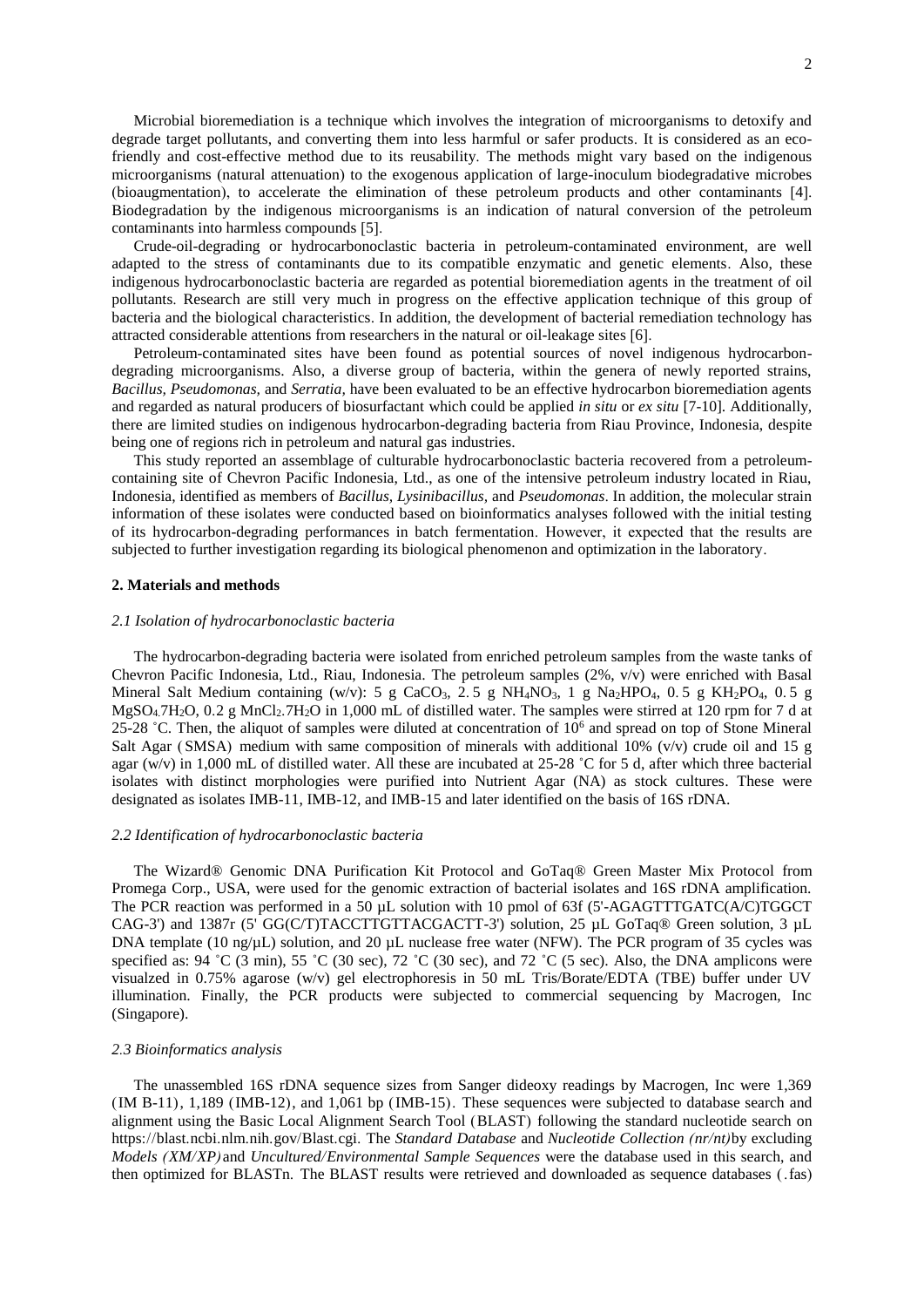for further offline multiple sequence alignment using MEGA X software [11]. This was performed to assemble the sequences using MUSCLE featured in the software [12].

The phylogenetic tree of the 16S rDNA in the database strains was constructed for each isolate based on evolutionary inference or distance-based method using the UPGMA method. The percentage of replicate trees was estimated for its robustness as denoted in bootstrap value (BV) using the bootstrap test for  $1000 \times [13]$ . Then, ambiguous positions were removed by selecting the *pairwise deletion* option after which the phylogenetic trees were analyzed descriptively with reference to the GenBank.

The three isolates designated as *Bacillus cereus* IMB-11, *Lysinibacillus fusiformis* IMB-12, and *Pseudomonas stutzeri* IMB-15 were submitted to GenBank as through the portal https: / / submit. ncbi. nlm. nih.gov/subs/genbank/ [14]. These sequences were deposited and given the accession codes MG675633.1 for *Bacillus cereus* IMB-11, MG675634. 1 for *Lysinibacillus fusiformis* IMB-12, and MG675635. 1 for *Pseudomonas stutzeri* IMB-15.

# *2.4 Batch fermentation of petroleum degradation*

The three bacterial isolates were nourished into new Stone Mineral Salt Broth medium. Then, the pre-grown isolates  $10\%$  (v/v)  $OD_{600}$ : 0.1 were inoculated into 250-mL flasks, each containing 50 mL of SMSS broth and replacing the glucose as carbon source into 10%  $(v/v)$  crude oil. The control flasks were prepared without adding the inoculum and all procedures were conducted in duplicate. Finally, all the culture flasks were incubated at 28 ˚C for 72 h and stirred at 120 rpm.

#### *2.5 Bacterial growth measurement*

The growth measurement involved the sampling of 0.1 mL aliquot periodically in an interval of 6 h, and serially diluted prior to spreading on SMSS agar in order to count its colony forming unit (CFU/mL). Following the total plate count,  $0.1$  mL of aliquot was measured at an optical density of  $OD<sub>600</sub>$  using nanophotometer. A calibration curve was then generated for each isolate by plotting the linear regression analysis between CFU/mL unit and  $OD_{600}$  value with the final expression as  $log CFU/mL$ .

#### *2.6 Total petroleum hydrocarbon (TPH) estimation*

The TPHs in the fermentation medium were measured at the end of incubation period, lasting 72 h. Approximately 40 mL of the fermentation medium was extracted in the liquid-liquid partitioning using 150 mL of acetone/hexane (1:1,  $v/v$ ). The extracted oil in solvent system was concentrated in a rotary-evaporator using BUCHI Rotavapor® R-300, England while the residual TPHs were measured gravimetrically with the use of the formula [15]:

$$
Percentage of TPH removal = \frac{(C_1 - C_2)}{C_1} x 100\%
$$

Where  $C_1$  is the concentration ( mg/mL) of the TPHs in the early fermentation period, and  $C_2$  is the concentration (mg/mL) of the TPHs at the end.

# *2.7 Chemical oxygen demand (COD) estimation*

The CODs in the fermentation medium were measured at the end of the incubation period using the procedure of dichromate colorimetry method [16]. This principle was based on the number of oxygen equivalent to the organic compounds being oxidized by potassium dichromate in a 50% sulfuric acid solution within COD digestion reactor. The oxidized solution was measured by spectrophotometer on the wavelength of  $A_{365}$  or  $A_{420}$ and  $A_{620}$  nm for low and high range, respectively, in the presence of  $Cr^{3+}/Cr^{6+}$ . The COD reduction percentage was calculated similarly to TPHs removal.

# **3. Results**

#### *3.1 Genetic characterization of the strains*

The species on the BLASTn list showed that the genetic sequences of the three strains were considerably similar to some of the strains in the database. The isolate *Bacillus cereus* IMB-11 was similar to the strain of USA with the score of 2159 as shown in Table 1. The isolate *Lysinibacillus fusiformis* IMB-12 was similar to the strain of China and India with total score of 2012 as shown in Table 2. Then, the isolate *Pseudomonas*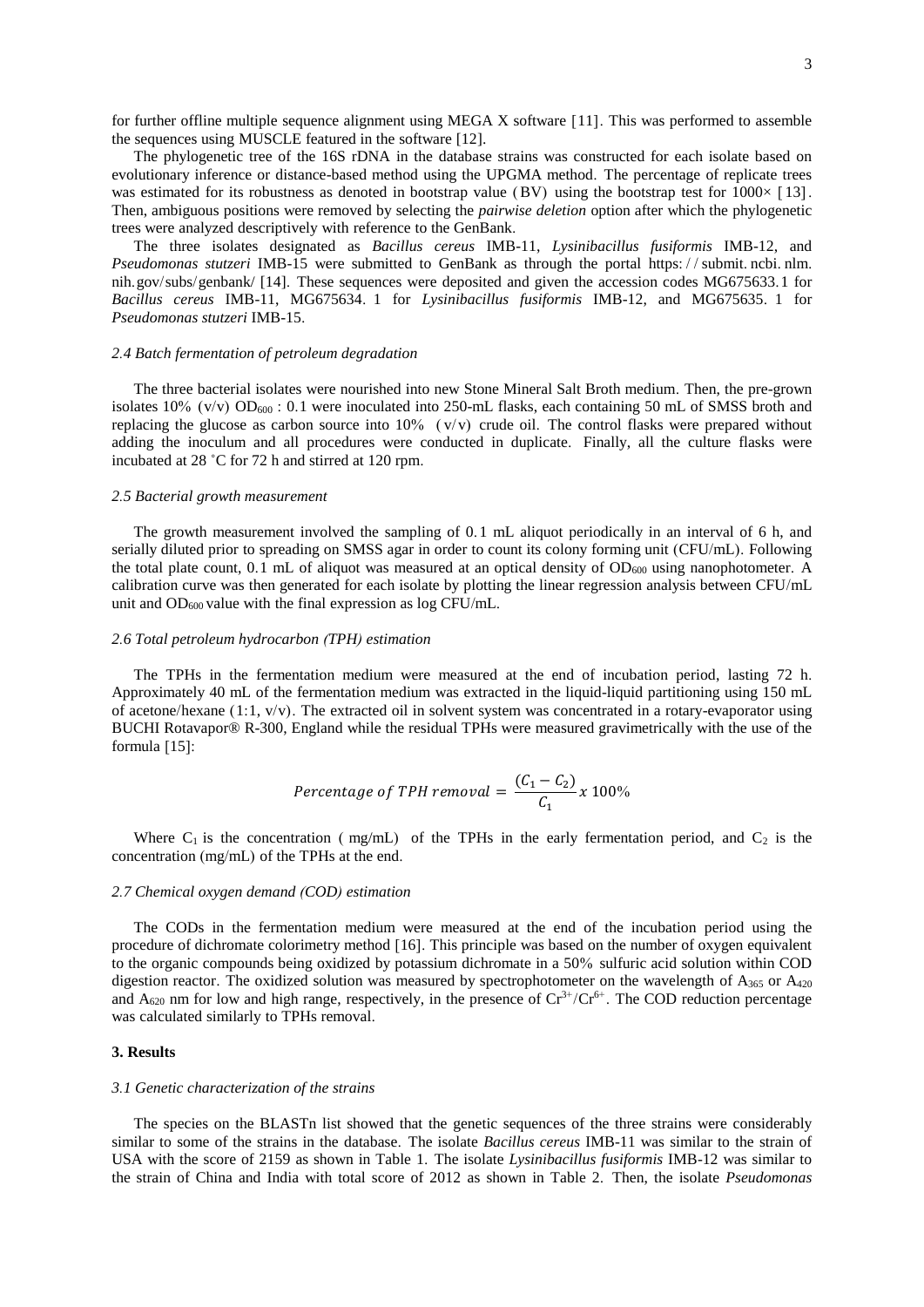*stutzeri* IMB-15 had similar score to different strains from Africa, Asia and Europe. In addition, a phylogenetic tree was constructed for each strain in order to determine the statistical relationship among database strains. The isolate *Bacillus cereus* IMB-11 was placed in the same clade with *B. cereus* strain IHB B 1647 (KF475840.1) from India with the bootstrap value (BV) of 65% as shown in Figure 1. Both *Lysinibacillus fusiformis* IMB-12 and *Pseudomonas stutzeri* IMB-15 were placed in separate clades indicating high distinctions in their genetic sequences, as shown in figures 3 and 4. The sequences of both isolates could be considered unique despite originating from Indonesia or Southeast Asia region.



**Figure 1** Phylogenetic inference of *Bacillus cereus* IMB-11 among the 20 database strains.



**Figure 2** Phylogenetic inference of *Lysinibacillus fusiformis* strain IMB-12 among database strains.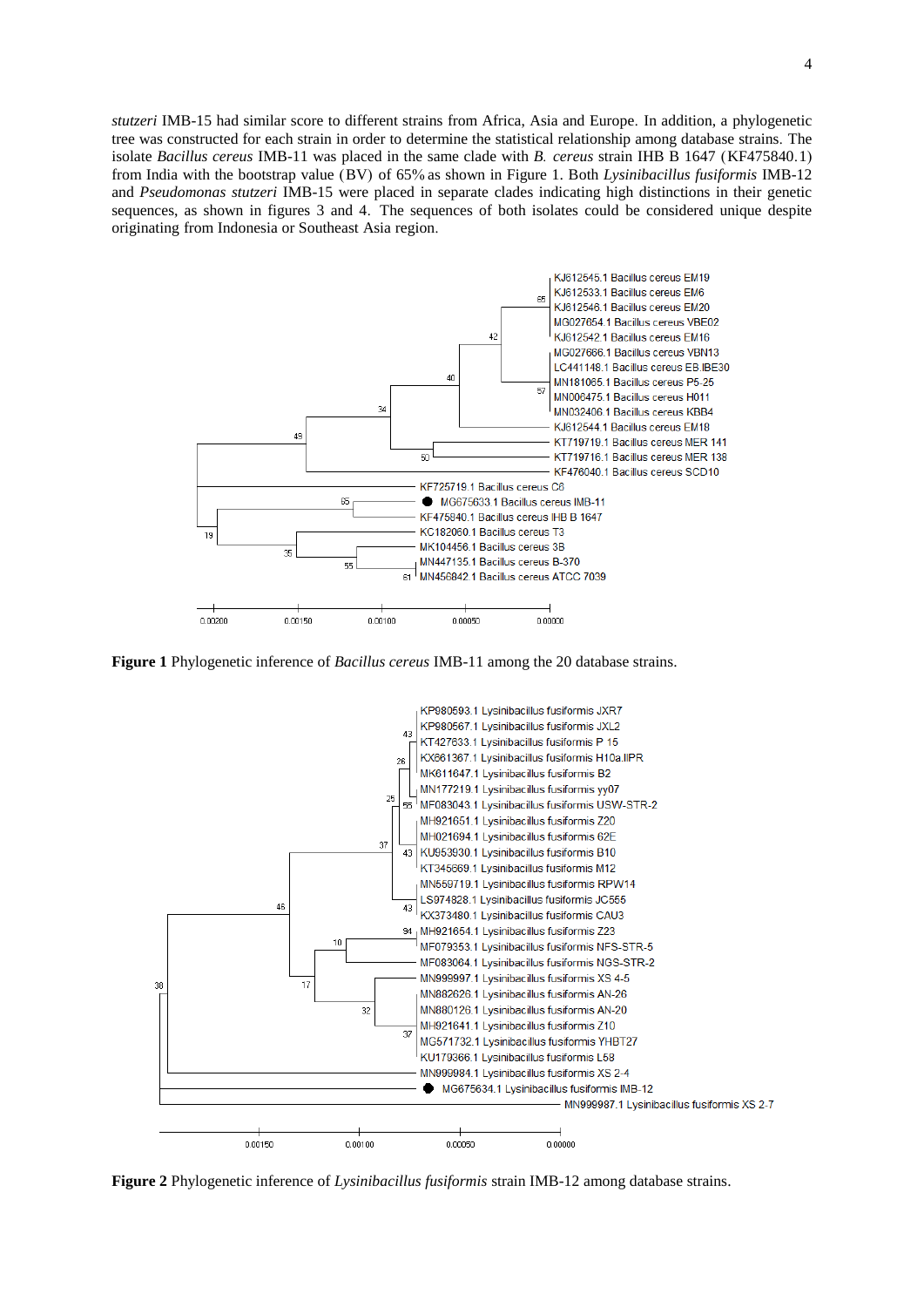

**Figure 3** Phylogenetic inference of *Pseudomonas stutzeri* strain IMB-15 among database strains.

# *3.2 Bacterial growth in petroleum-based medium*

The growth performances of the hydrocarbonoclastic bacteria are a way of monitoring the petroleum degradation or utilization process. This was calculated through direct and indirect measurements, by simply correlating the number of bacterial colonies growing in plate (CFU/mL) and bacterial suspension or turbidity (OD600) to generate a calibration curve, although data not shown, from two replicates. Based on the growth performances, the *B. cereus* IMB-11 showed the highest population at log 9.5 CFU/ mL, followed by *L. fusiformis* IMB-12 at log 7 CFU/mL and then *P. stutzeri* IMB-15 at log 6 CFU/mL, as shown in Figure 4. Also, both *B. cereus* IMB-11 and *L. fusiformis* IMB-12 showed their population peaks at 18-h of incubation while *P. stutzeri* IMB-15 showed a double peak in growth at 18 and 54-h of incubation. However, a sharp reduction was observed in the population growth of *B. cereus* IMB-11 at 60-h before regaining its normal population afterwards. Based on the trendline, each strain developed a distinct and fluctuative growth during the fermentation process indicating a dynamic utilization of substrate and cell viabilities.



**Figure 4** Logarithmic growth performance of hydrocarbonoclastic bacterial isolates grown in petroleum medium. Results are presented in mean and S.D (error bars).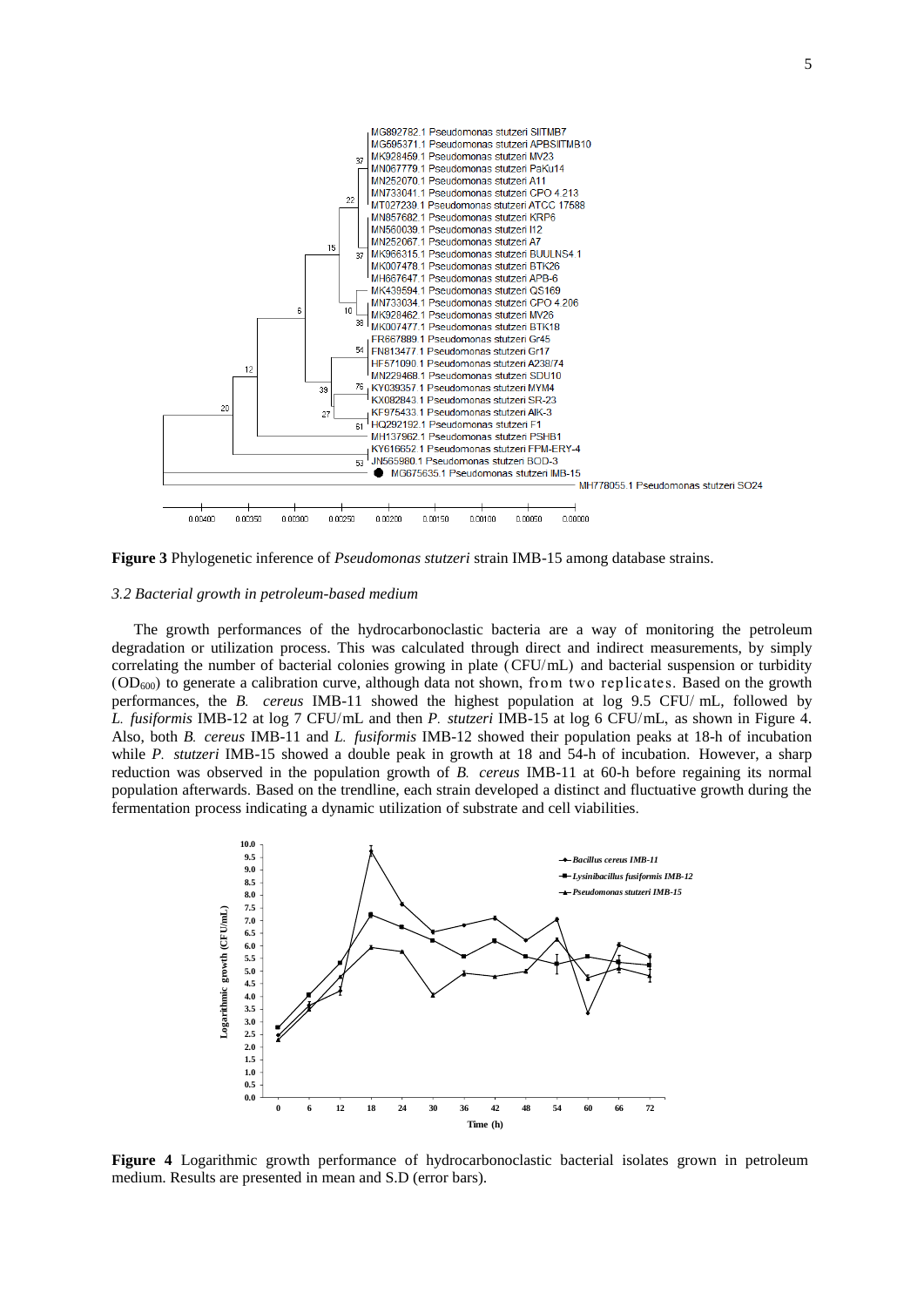#### *3.3 Petroleum degradation efficiency*

The petroleum bioremediation assay in a 72-h incubation experiment resulted in the removal of TPHs and reduction of COD by the hydrocarbonoclastic bacterial strains. The highest removal of TPHs were achieved by both *B. cereus* IMB-11 and *P. stutzeri* IMB-15 at 76.64% while *L. fusiformis* IMB-12 was 62.62% . In COD analysis, the initial concentration was 15 mg/mL as also in the control flask. However, the highest COD removal was achieved by *B. cereus* IMB-11 at 88.55%, followed by *L. fusiformis* IMB-12 at 82.01%, and then *P. stutzeri*  IMB-15 at 42.05% . Based on these, the hydrocarbonoclastic bacterial strains were considered bioremediation agents.



Figure 5 Reduction percentage (%) of Total Petroleum Hydrocarbon (TPH) and Chemical Oxygen Demand (COD) by three hydrocarbonoclastic bacterial isolates in petroleum-containing medium after 72 h of incubation.

# **4. Discussion**

The biodegradation of petroleum compounds is a multiplex process carried by the indigenous microorganisms with limited access to the pollutants. Achieving this process through bioremediation agents like bacteria is still gaining attention due to its low production cost and eco-friendly nature. The principle of using salt as basal growth medium enriched with crude oil have proven to be an effective screening method for hydrocarbon or oil-degrading microorganisms. It improves their biodegradation capacity and utilization of substrate through the available cofactors. This culture-based technique is proven to be effective in recovering hydrocarbonoclastic bacterial strains from the natural and petroleum-contaminated sites in addition to the current molecular technique [17].

The three isolates have been identified to the species level based on 16S rDNA sequence and BLAST result from NCBI GenBank database. However, the high scores in BLAST result might not solely show the accurate relationship or genetic distance in sequence alignment analysis, especially under strain level [18]. The distancebased method of phylogenetic tree construction could then be use to infer the sequence similarity and relationship among database strains retrieved from BLASTn results. Based on strain typing analysis, the indigenous hydrocarbonoclastic strains might be different to the sequences deposited in GenBank, especially *L. fusiformis* IMB-12 and *P. stutzeri* IMB-15 showing the lowest genetic distances in both trees. Although the 16S rDNA-based strain typing is possible, the results only give an estimate which still needs another supportive feature such as the multilocus sequence typing (MLST) from other housekeeping genes within a species group [19,20].

Based on previous studies, the indigenous bacterial species or at least the same genera identified in this study has been recovered from some oil-contaminated sites. The *Bacillus cereus* DRDU1 identified using 16S rDNA sequence analysis, was isolated from an automobile engine which displayed a tolerant growth in the presence of diesel, crude oil, and even used engine oil, which also produced a biosurfactant capable of degrading 97% of kerosene and crude oil in laboratory experimentation [9,10]. Furthermore, *Bacillus cereus* DRDU1 was reported to produce biosurfactant as expressed from *sfp* gene while showing tolerant growth under stressful condition such as limited supply of N and P, indicating its promising use for future studies of microbial enhanced oil recovery (MEOR) [8]. In another report, *Lysinibacillus fusiformis* 15-4 recovered from an oil-free soil in Tibetan region using 2% petroleum as carbon source, showed its ability to grow within petroleum-containing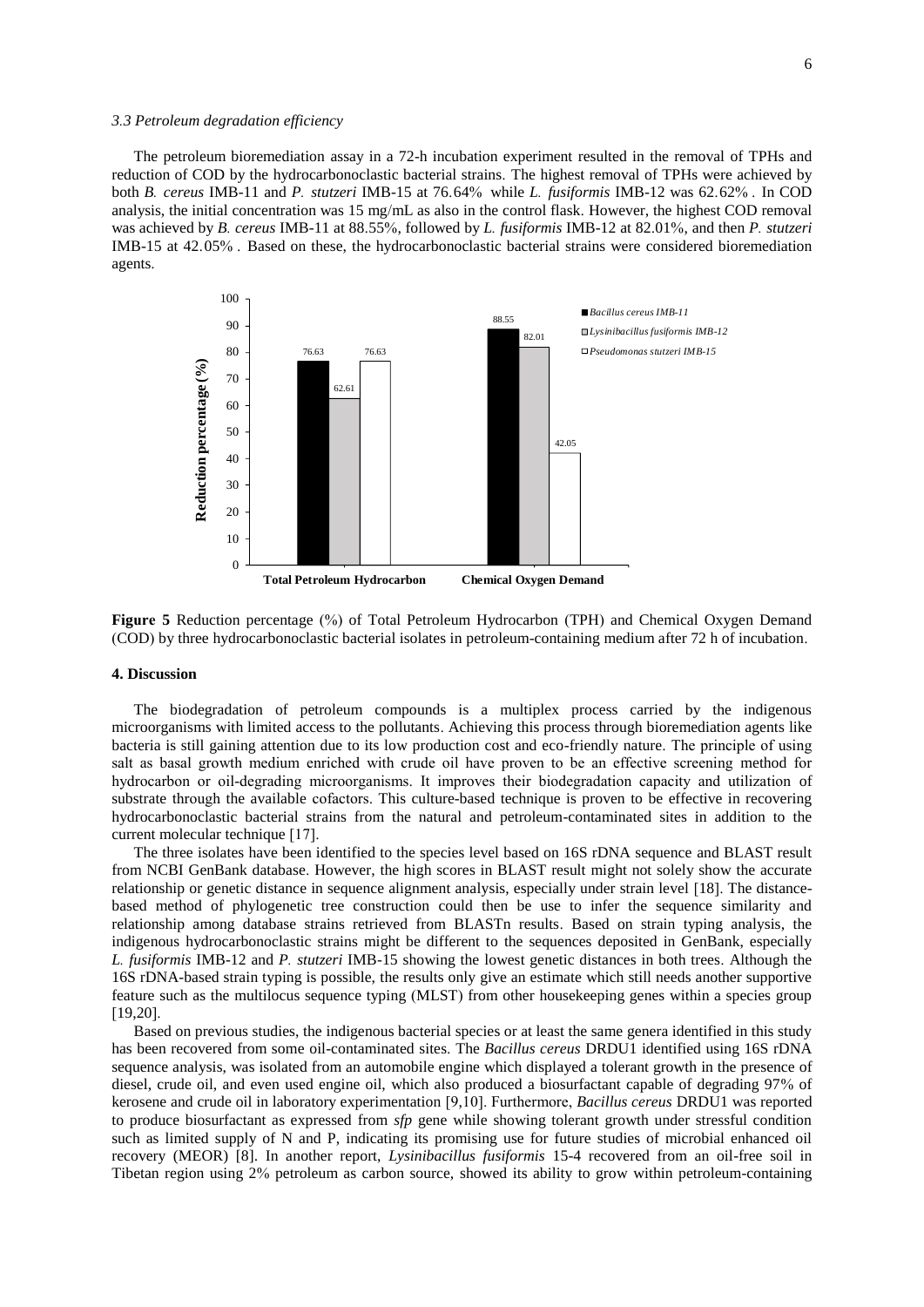environments [21]. Additionally, *Pseudomonas stutzeri* AG11 was isolated from oil-contaminated soil and it was found to degrade diesel oil when supplemented with Triton X-100 and Tween-80 [22].

Different hydrocarbonoclastic species have various capacity in the removal of hydrocarbons compounds, explaining the importance of knowing their biological characteristics. All the bacterial isolates grew in the fermentation medium containing  $10\%$  (v/v) crude oil, indicating that each isolate utilized the petroleum as carbon source for growth. Also, the mechanism of petroleum degradation and utilization is facilitated by the production of biosurfactant and hydrolytic enzymes under optimum condition by the hydrcarbonoclastic bacteria [23,24]. However, there is need for further investigation with regards to the enzymatic performance of each isolate and the profile of remaining hydrocarbons detected using a more sensitive analytical instrument such as Gas Chromatography. Moreover, the population of viable cell from each bacterial isolate was not regularly maintained as shown by their irregular growth in the medium. Naturally, petroleum or crude oil is a complex mixture of hydrocarbons made up of saturated, aromatics, asphaltenes, and resins [25]. During the degradation process, some resultant products and other derivatives might be more readily to be utilized as carbon source by the microbes. Meanwhile, the other products might become dynamic limiting factors delaying the growth of bacteria during the fermentation process.

Regarding the taxonomical groupings, several reports have shown some genera or species of hydrocarbonoclastic bacteria commonly used as bioremediation agents, such as the *Bacillus* and *Pseudomonas*  species. The study on the experimental biodegradation of Egyptian crude oil using *B. subtilis* and *P. aeruginosa*, showed removal percentages of 76.7 and 88.5% during fermentation in 28 d [26]. Also, a hydrocarbonoclastic isolate, *Bacillus pumilus* MVSV3 from petroleum effluent site in India was reported to degrade BTEX hydrocarbons with the removal percentage  $\geq 50\%$  within 2 d [27]. Additionally, an assemblage of marine species of the *Bacillus* group, isolated from Indonesian seawater, showed 12 culturable strains with *B. flexus* showing the highest degrading capacity of crude oil of  $\geq$ 70% within 14 d [28]. Three hydrocarbonoclastic bacterial isolates were also recovered from crude oil in Mangalore, India, in which *P. aeruginosa* WD23 showed the highest percentage of TPH reduction at 27.25% within 15 d [29]. A newly reported strain, *Serratia* sp. KDS isolated from oil-spillage site of Assam, India, showed maximum degradation capacities to about 87.5 and 84.5% in 28 d towards diesel and kerosene, producing biosurfactant with promising application in field trial in improving plant growth [7]. Based on these studies, the more adapted microbial strains recovered from contaminated sites could produce better tolerance and biodegradation capacity to crude oils in the laboratory. Moreover, microbial hydrocarbon degradation during experiments might vary in terms of effectiveness and efficiency, depending the experimental conditions, strains used, type of pollutant/substrates used, composition of fermentation medium and technique [30]. Petroleum contamination in natural sites of Indonesia is considered a serious problem which needs special attention in terms of selecting the suitable oil-degrading microbes, especially those adapted to the environment. Oil recovery in the country could be enhanced by the introduction of indigenous microorganisms, although this is still limited in some aspects, especially with the availability of indigenous isolates. The reported isolates in this study, *Bacillus cereus* IMB-11, *Lysinibacillus fusiformis* IMB-12, and *Pseudomonas stutzeri* IMB-15 are new strains from Riau, Indonesia with a promising biodegradation capacity in the laboratory for only 3 d of batch fermentation. Although these isolates produced considerably high and active performances in petroleum degradation, there is need to thoroughly study the mechanisms and other biological characteristics for a better understanding of each isolate before future application. Furthermore, there is need to characterize the biosurfactant properties of these indigenous isolates. This is to obtain evidences upon their potential use as bioremediation agents, especially when applied in some oil-spillage and other natural sites contaminated by petroleum products in Riau.

# **5. Conclusion**

The strain typing of 16S rDNA sequence from the three isolates using distance-based method or UPGMA showed that *Bacillus cereus* IMB-11 was closely related to the USA strain, *Lysinibacillus fusiformis* IMB-12 was closely related to the China and Indian strains, while *Pseudomonas stutzeri* IMB-15 was related to strains from Africa, Asia and Europe. Also, the highest population in SMSS medium supplemented with 10% crude oil during 72 h batch fermentation was observed from *B. cereus* IMB-11, followed by *L. fusiformis* IMB-12 and then *P. stutzeri* IMB-15. Furthermore, the highest TPHs removal were observed, at the end of the incubation period, from both *B. cereus* IMB-11 and *P. stutzeri* IMB-15 at 76.64%, while the lowest was observed with *L. fusiformis* IMB-12 at 62.62% . Based on the COD analysis, highest removal was observed from *B. cereus* IMB-11 at 88.55%, followed by *L. fusiformis* IMB-12 at 82.01%, and then *P. stutzeri* IMB-15 at 42.05%. Therefore, these results showed that the hydrocarbonoclastic bacterial strains have the potential to be used as bioremediation agents based on laboratory experimentation.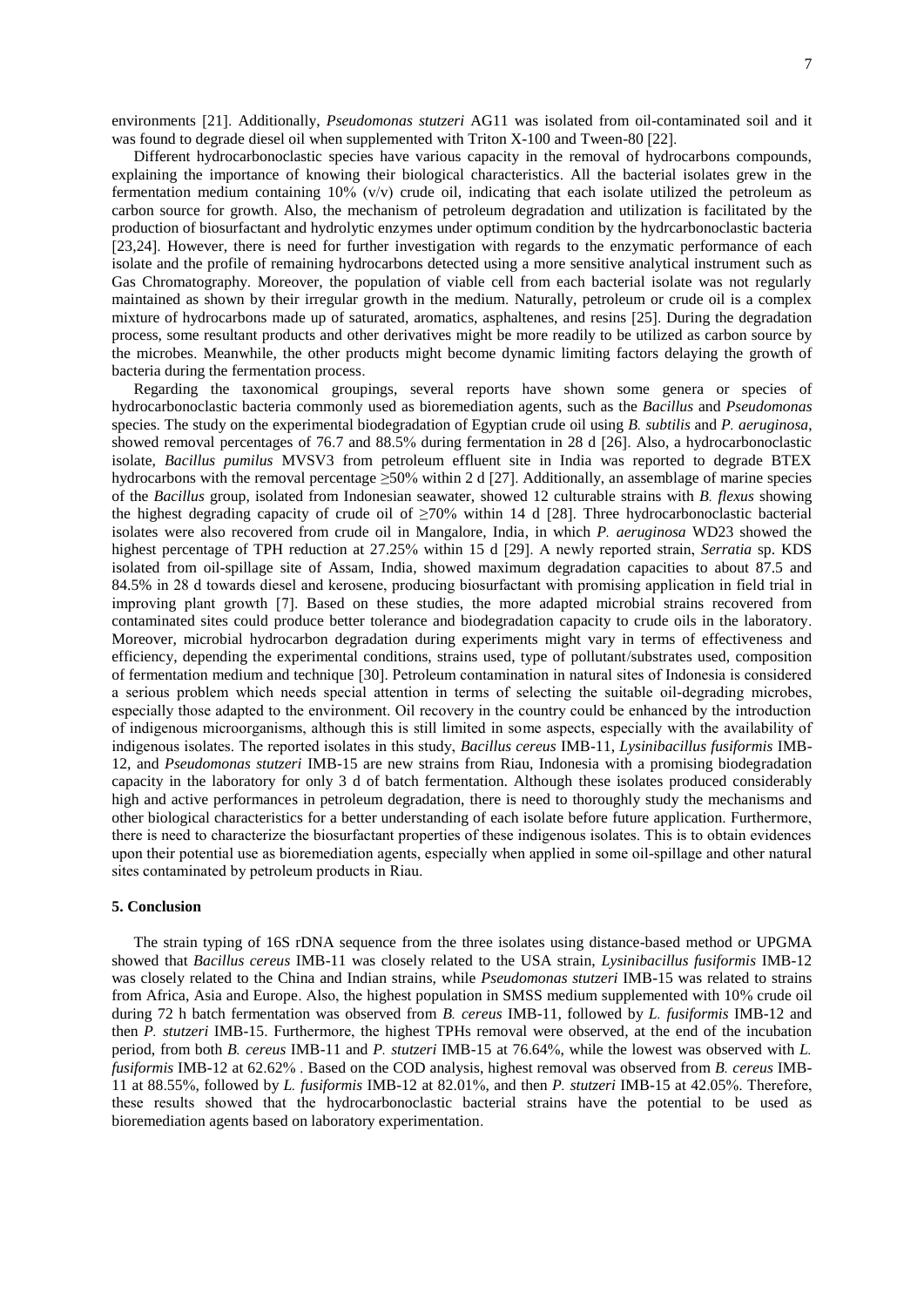# **6. Acknowledgements**

The authors wish to appreciate Laboratorium Biota, Fakultas Matematika dan Ilmu Pengetahuan Alam, and Laboratorium Mikrobiologi, Fakultas Kedokteran, Universitas Andalas, Padang, Indonesia for the laboratory supports provided for this project.

# **7. References**

- [1] Das N, Chandran P. Microbial degradation of petroleum hydrocarbon contaminants: a review. Biotechnol Res Potential. 2011;2011:1-13.
- [2] Leahy JG, Colwell RR. Microbial degradation of hydrocarbons in the environment. Microbiol Rev. 1990;54:305-315.
- [3] Adipah S. Introduction of petroleum hydrocarbons contaminations and its human effects. J Environ Sci Public Health. 2018;3:1-9.
- [4] Brooijmans RJW, Pastink MI, Siezen RJ. Hydrocarbon-degrading bacteria: the oil-spill clean-up crew. Microb Biotechnol. 2009;2:587-594.
- [5] Dvoˇrák P, Nikel PI, Damborský J, de Lorenzo V. Bioremediation 3.0: engineering pollutant-removing bacteria in the times of systemic biology. Biotechnol Adv. 2017;35:845-866.
- [6] Albokari M, Mashhour I, Alshehri M, Boothman C, Al-Enezi M. Characterization of microbial communities in heavy crude oil from Saudi Arabia. Ann Microbiol. 2015;65:95-104.
- [7] Borah D, Agarwal K, Khataniar A, Konwar D, Gogol SB, Kallel M. A newly isolated strain of *Serratia* sp. from an oil spillage site of Assam shows excellent bioremediation potential. 3 Biotech. 2019;9:283.
- [8] Borah D, Yadav RNS. Molecular characterization of biosurfactant producing *Bacillus cereus* strain DRDU1 for its potential application in bioremediation and further EOR studies. Petrol Sci Technol. 2018; 36(19):1605-1612.
- [9] Borah D, Yadav RNS. Bioremediation of petroleum based contaminants with biosurfactant produced by a newly isolated petroleum oil degrading bacterial strain. Egypt J Pet. 2017;26:181-188.
- [10] Borah D, Yadav RNS. Biodegradation of petroleum oil by a novel *Bacillus cereus* strain DRDU1 from an automobile engine. Int J Environ Res. 2014;8:1287-1294.
- [11] Kumar S, Stecher G, Li M, Knyaz C, Tamura K. MEGA X: molecular evolutionary genetics analysis across computing platforms. Mol Biol Evol. 2018;35:1547-1549.
- [12] Edgar RC. MUSCLE: multiple sequence alignment with high accuracy and high throughput. Nucleic Acids Res. 2004;32:1792-797.
- [13] Felsenstein J. Confidence limits on phylogenies: an approach using the bootstrap. Evol. 1985;39:783-791.
- [14] Sayuti I, Siregar YI, Amin B, Agustien A, Djamaan A. Identification of bacterial hydrocarbonoclastic in waste tanks, Petapahan, Riau, Indonesia using 16S rDNA. J Pure Appl Microbiol. 2018;12:671-677.
- [15] Naowasam S, Leungprasert S. Abundance and diversity of hydrocarbon utilizing bacteria in the oilcontaminated soils throughout a remedial scheme using compost amendment. Songklanakarin J Sci Technol. 2019;41:12-20.
- [16] WEF, AWWA, APHA. Chemical oxygen demand (COD): Standard methods for the examination of water and wastewater [Internet]. Virginia: American Public Health Association, American Water Works Association, Water Environment Federation; 2018 [cited 2018 Aug 27]. Available from: https://www. standardmethods.org/doi/pdf/10.2105/SMWW.2882.103.
- [17] Spini G, Spina F, Poli A, Blieux A, Regnier T, Gramellini C, et al. Molecular and microbiological insights on the enrichment procedures for the isolation of petroleum degrading bacteria and fungi. Front Microbiol. 2018;9:1-19.
- [18] Koski LB, Golding GB. The closest BLAST hit is often not the nearest neighbor. J Mol Evol. 2001;52:540-542.
- [19] Janda JM, Abbott SL. 16S rDNA gene sequencing for bacterial identification in the diagnostic laboratory: pluses, perils, and pitfalls. J Clin Microbiol. 2007;45:2761-2764.
- [20] Maiden MC. Multilocus sequence typing of bacteria. Ann Rev Microbiol. 2006;60:561-588.
- [21] Li SW, Huang YX, Liu MY. Transcriptome profiling reveals the molecular process for survival of *Lysinibacillus fusiformis* strain 15-4 in petroleum environments. Ecotoxicol Environ Saf. 2020;192: 110250.
- [22] Celik GY, Aslim B, Beyatli Y. Enhanced crude oil biodegradation and rhamnolipid production by *Pseudomonas stutzeri* strain G11 in the presence of Tween-80 and Triton X-100. J Environ Biol. 2008;29:867-870.